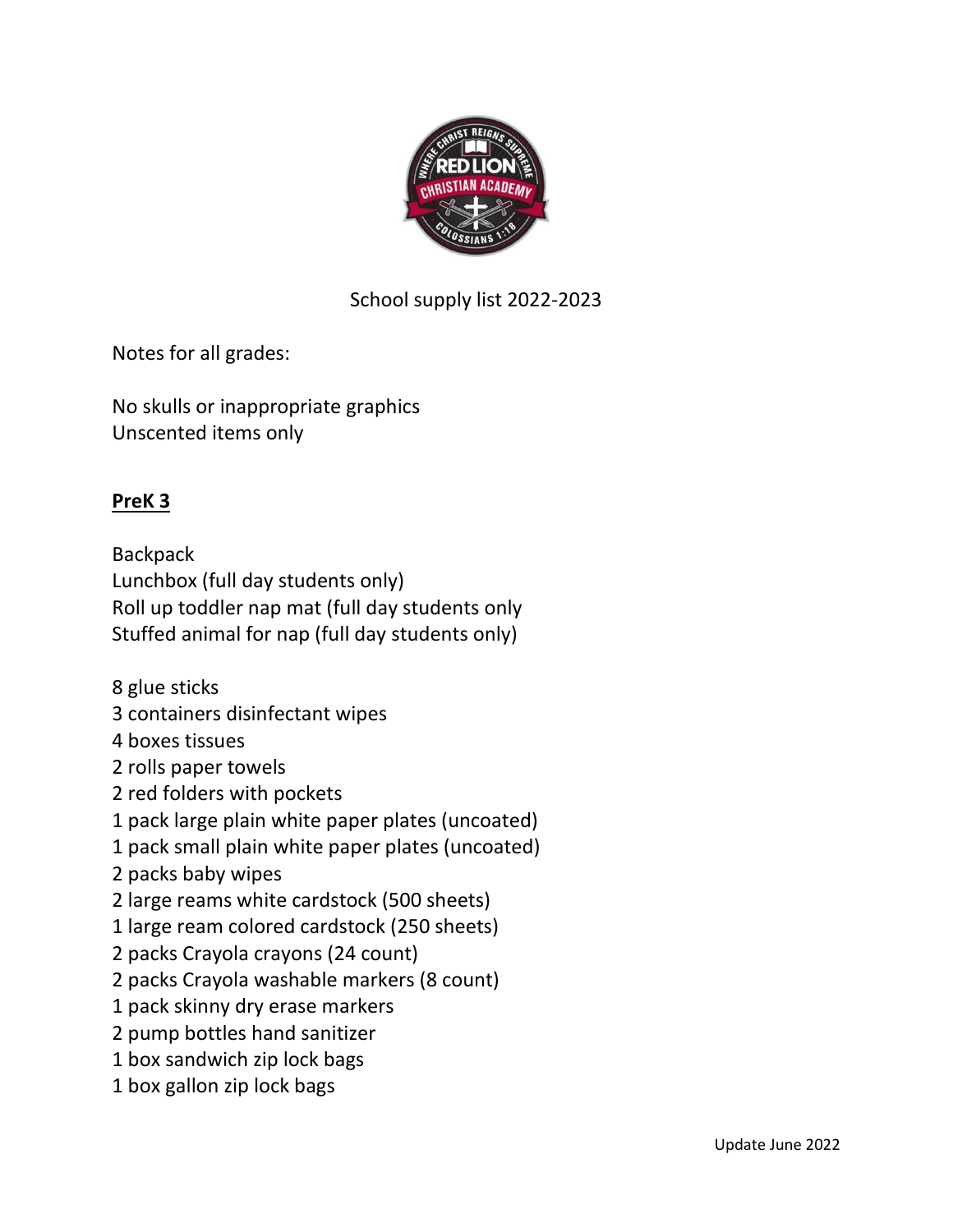

# **PreK 4**

Backpack – large enough to fit a folder Lunchbox (full day students only) Roll up toddler nap mat (full day students only) Stuffed animal for nap (full day students only

1 white 3" 3-ring binder

1 red folder with pockets

8 glue sticks

- 3 containers disinfectant wipes
- 4 boxes tissues
- 3 rolls paper towels
- 1 pack large plain white paper plates (uncoated)
- 1 pack small plain white paper plates (uncoated)
- 2 packs baby wipes
- 2 large reams white cardstock (500 sheets)
- 1 large ream colored cardstock (250 sheets)
- 1 pack construction paper
- 1 pack washable Crayola markers
- 1 pack Crayola crayons
- 1 pack skinny dry erase markers
- 2 pump bottles hand sanitizer
- \$10 Walgreens gift card (for binder pictures)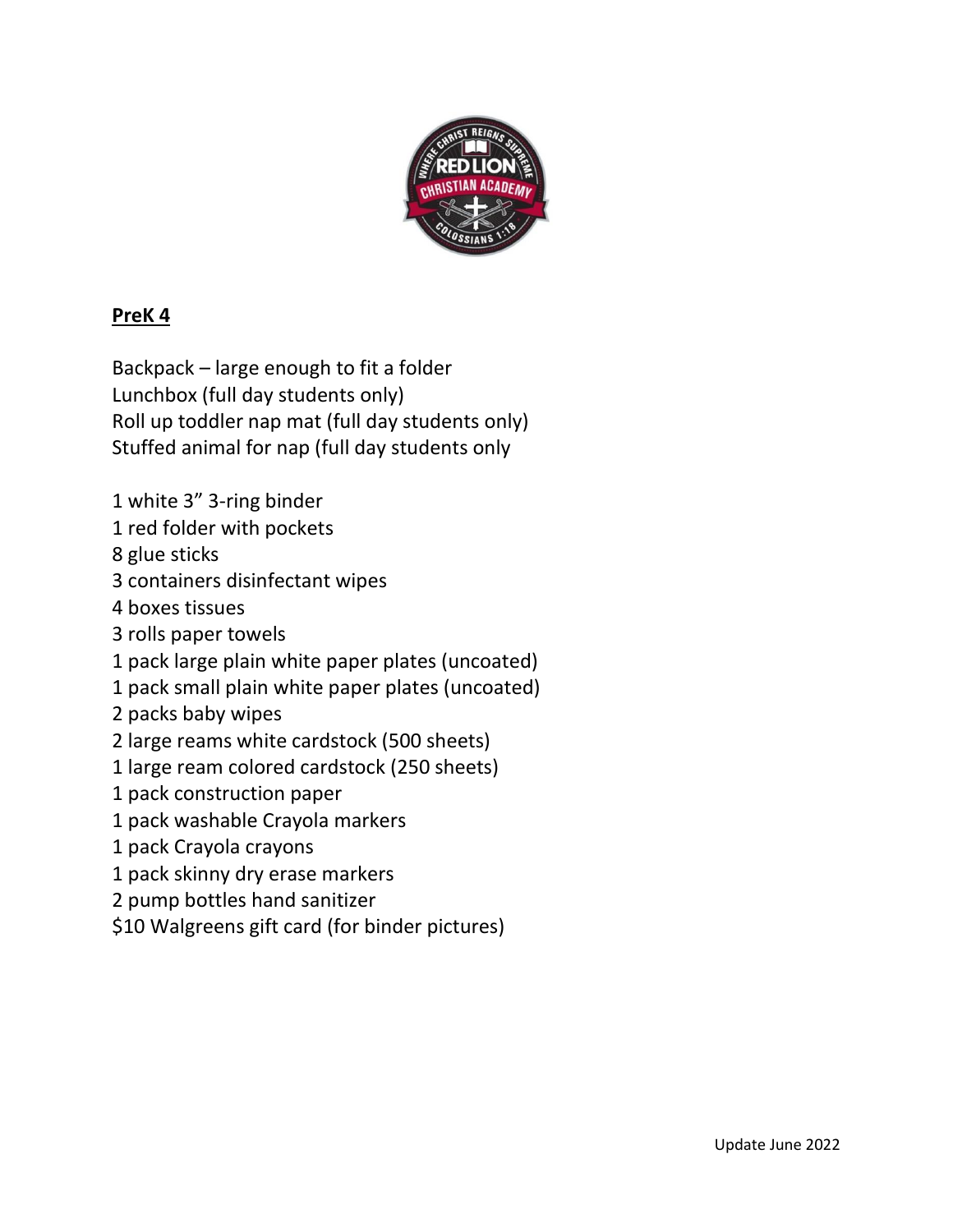

#### **Kindergarten**

**Backpack** Lunchbox Refillable plastic water bottle

- 4 boxes classic Crayola crayons
- 2 8 packs Crayola markers
- 3 6 packs Elmer's glue sticks
- 2 packs white cardstock
- 1 pack colored construction paper
- 4 boxes sharpened Dixon Ticonderoga pencils
- 1 pack large erasers
- 1 pairs children's scissors
- 2 mead primary K-2 journals
- 2 red plastic folders
- 2 blue plastic folders
- 4 pack playdough any color
- Small white board
- Large pack expo dry erase markers
- 2 boxes snack size zip lock bags
- 2 boxes gallon size zip lock bags
- 1 pack large paper plates
- 1 pack small paper plates
- 2 boxes tissues
- 1 pump bottle hand sanitizer
- 3 containers disinfectant wipes
- 4 rolls paper towels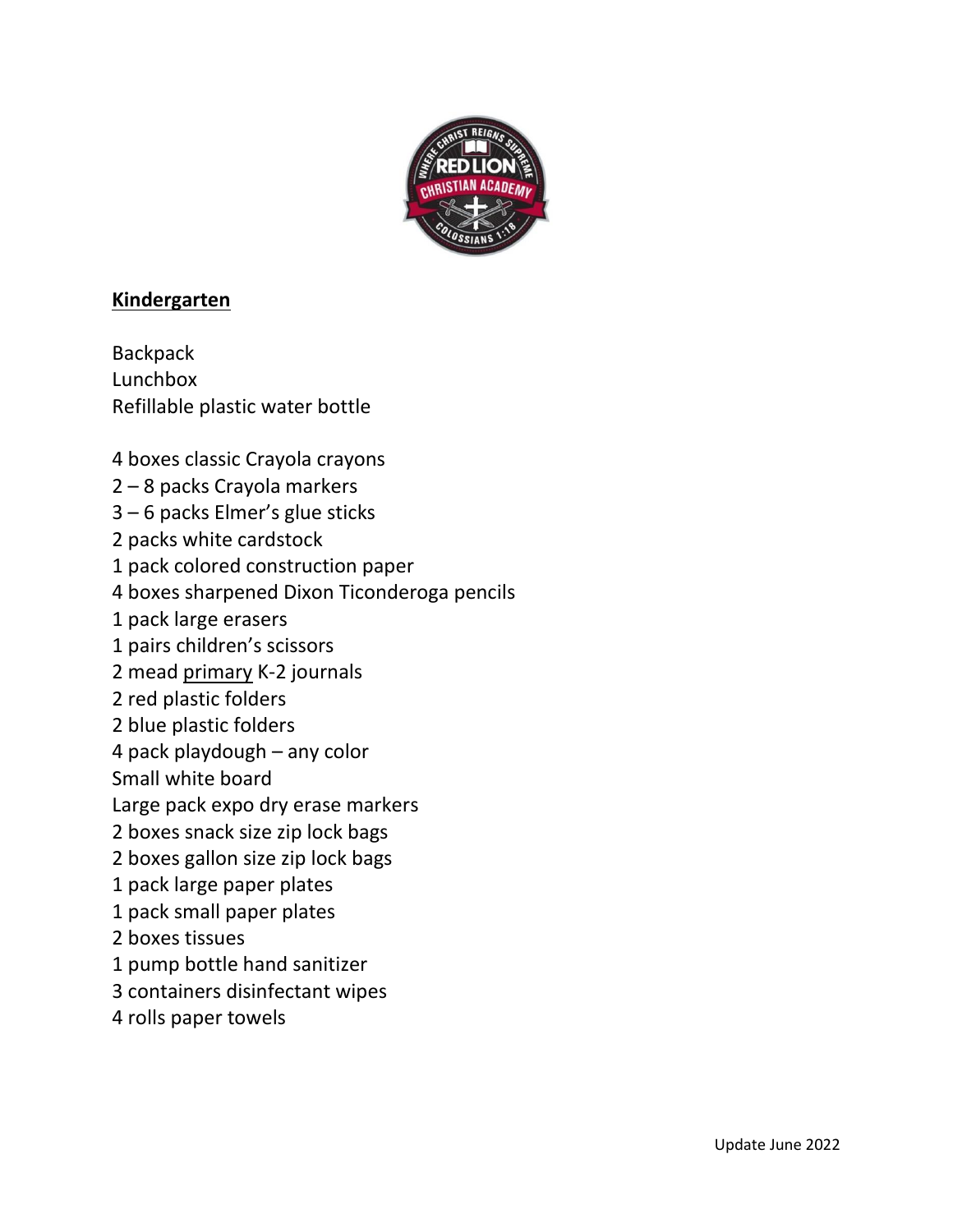

## **1 st Grade**

ESV Bible **Backpack** Lunchbox Refillable plastic water bottle

- 1 hard plastic pencil box (8x5x2 approximately)
- 2 4 pack glue sticks
- 2 boxes sharpened Ticonderoga pencils (12 pack minimum)
- 4 boxes Crayola crayons (24 pack)
- 4 packs Crayola washable markers (8 pack)
- 2 packs Expo markers (4 pack)
- 1 pack yellow highlighters
- 4 pink erasers
- 2 red durable plastic folders with pockets
- 1 black durable plastic folder with pockets
- 3 composition books with sewn in pages
- 1 pair scissors
- 2 boxes tissues
- 2 containers disinfectant wipes
- 3 rolls paper towels
- 1 pump bottle hand sanitizer
- 1 pack colored cardstock girls only
- 1 pack white cardstock boys only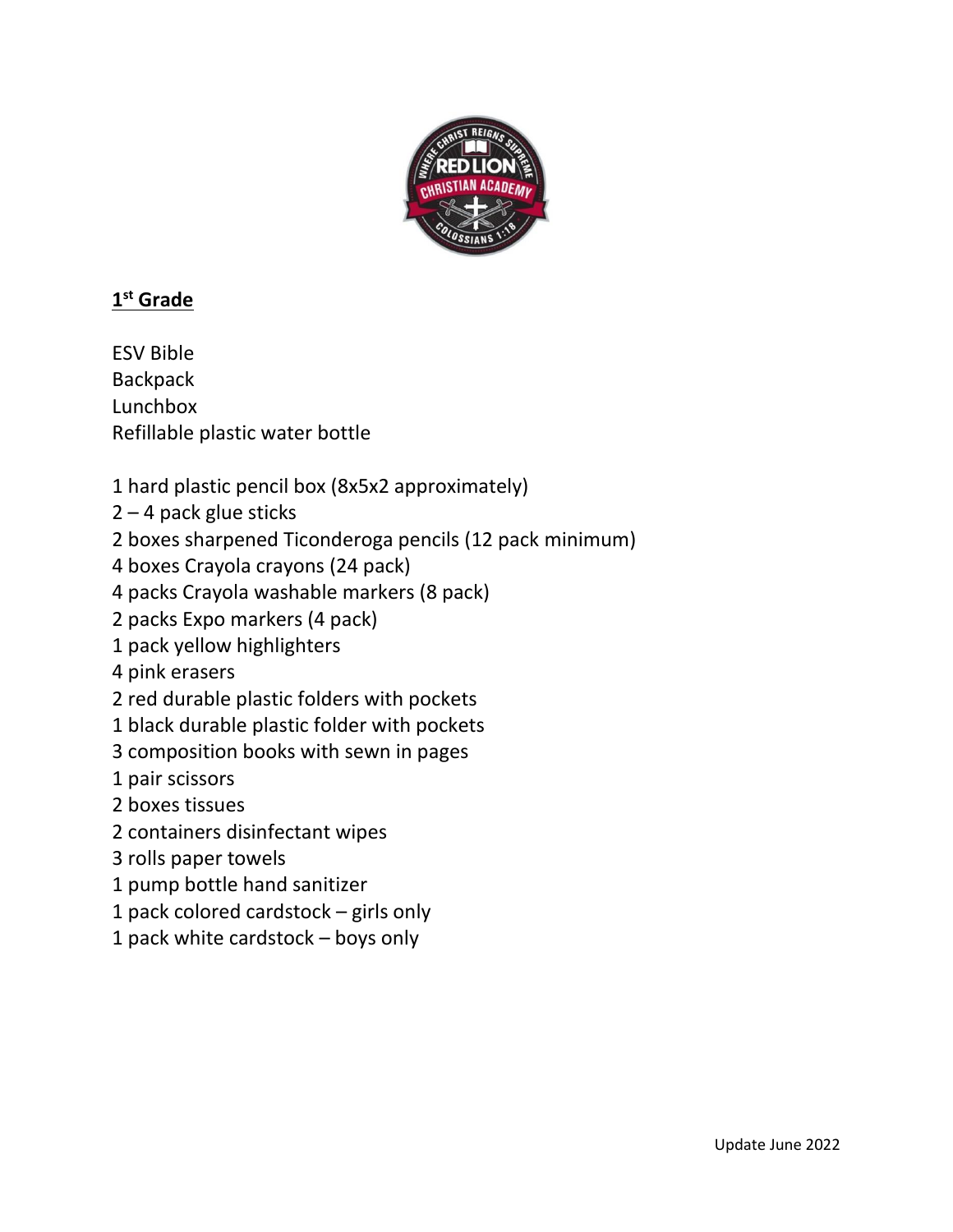

### **2 nd Grade**

ESV Bible Backpack (large enough to hold 2" binder and more) Lunchbox Refillable plastic water bottle

- 1 soft pencil case with zipper
- 3 durable plastic folders with pockets
- 1 large glue stick
- 1 pair Fiskar scissors
- 1 ruler
- 3 boxes sharpened Ticonderoga pencils (12 pack minimum)
- 2 boxes Crayola crayons
- 2 boxes Crayola washable markers
- 1 pack pencil cap erasers
- 2 composition books with sewn in pages
- 2 packs Astrobright colored cardstock
- 1 pack large command hooks
- 1 pack small command hooks
- 2 boxes tissues
- 2 containers disinfectant wipes
- 1 roll paper towels
- 1 pump bottle hand sanitizer
- 1 box sandwich zip lock bags
- 1 box gallon zip lock bags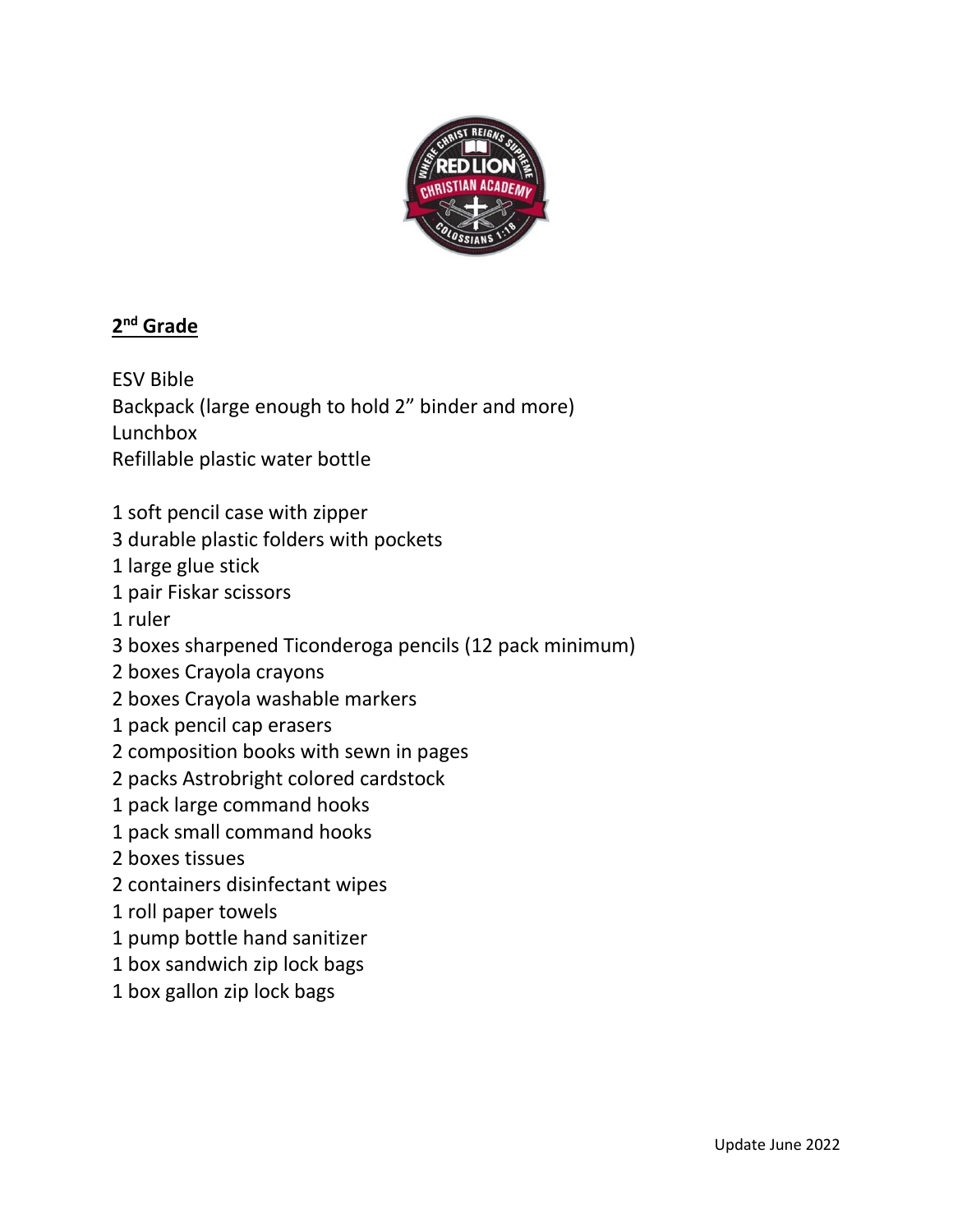

## **3 rd Grade**

ESV Bible **Backpack** Lunchbox Refillable plastic water bottle

1 hard plastic pencil box (8x5x2 approximately)

3 durable plastic folders with pockets

- 1 pair scissors
- 3 large glue sticks
- 2 pink erasers
- 3 boxes sharpened Ticonderoga pencils (12 pack minimum)
- 1 box Crayola crayons (24 pack)
- 1 box colored pencils
- 1 box Crayola washable markers

2 red pens

- 2 yellow highlighters
- 1 2 pack dry erase markers
- 3 composition books with sewn in pages
- 1 pack wide-ruled, loose leaf paper
- 3 boxes tissues
- 2 containers disinfectant wipes
- 2 rolls paper towels
- 2 pump bottles hand sanitizer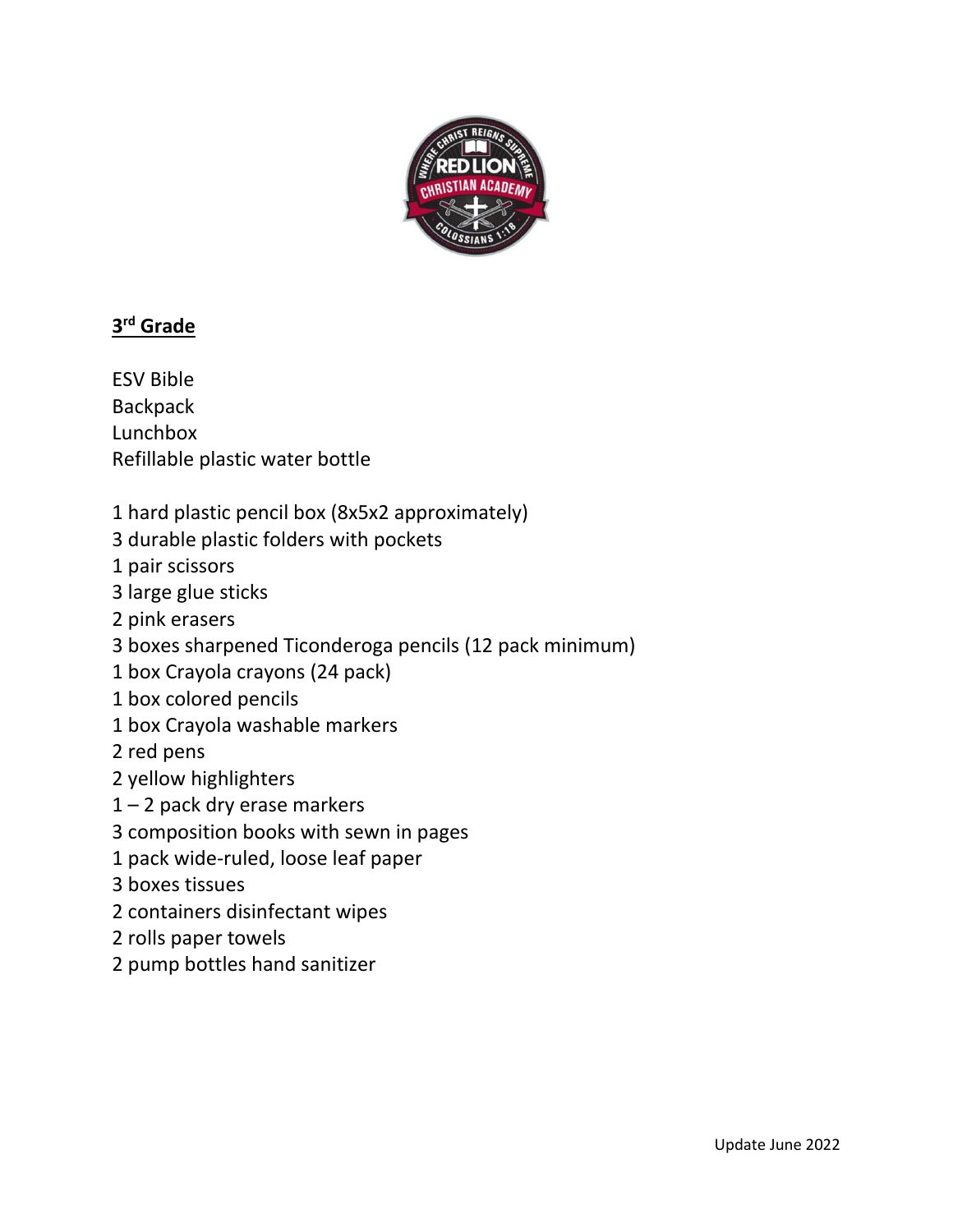

### **4th Grade**

ESV Bible **Backpack** Lunchbox Refillable plastic water bottle Locker shelf 4 jumbo book covers (Grammar, Reading, Math & Science books) 4 white board markers 1 hard plastic pencil box (8x5x2 approximately) 7 durable plastic folders with pockets 1 pair scissors 4 red pens 2 boxes sharpened Ticonderoga pencils (12 pack minimum) 1 box Crayola crayons (24 pack) 1 box colored pencils 2 pink erasers or cap erasers 5 composition books with sewn in pages 1 pack lined, loose leaf paper 1 pack construction paper 4 glue sticks or white glue 2 boxes tissues 2 containers disinfectant wipes 2 rolls paper towels